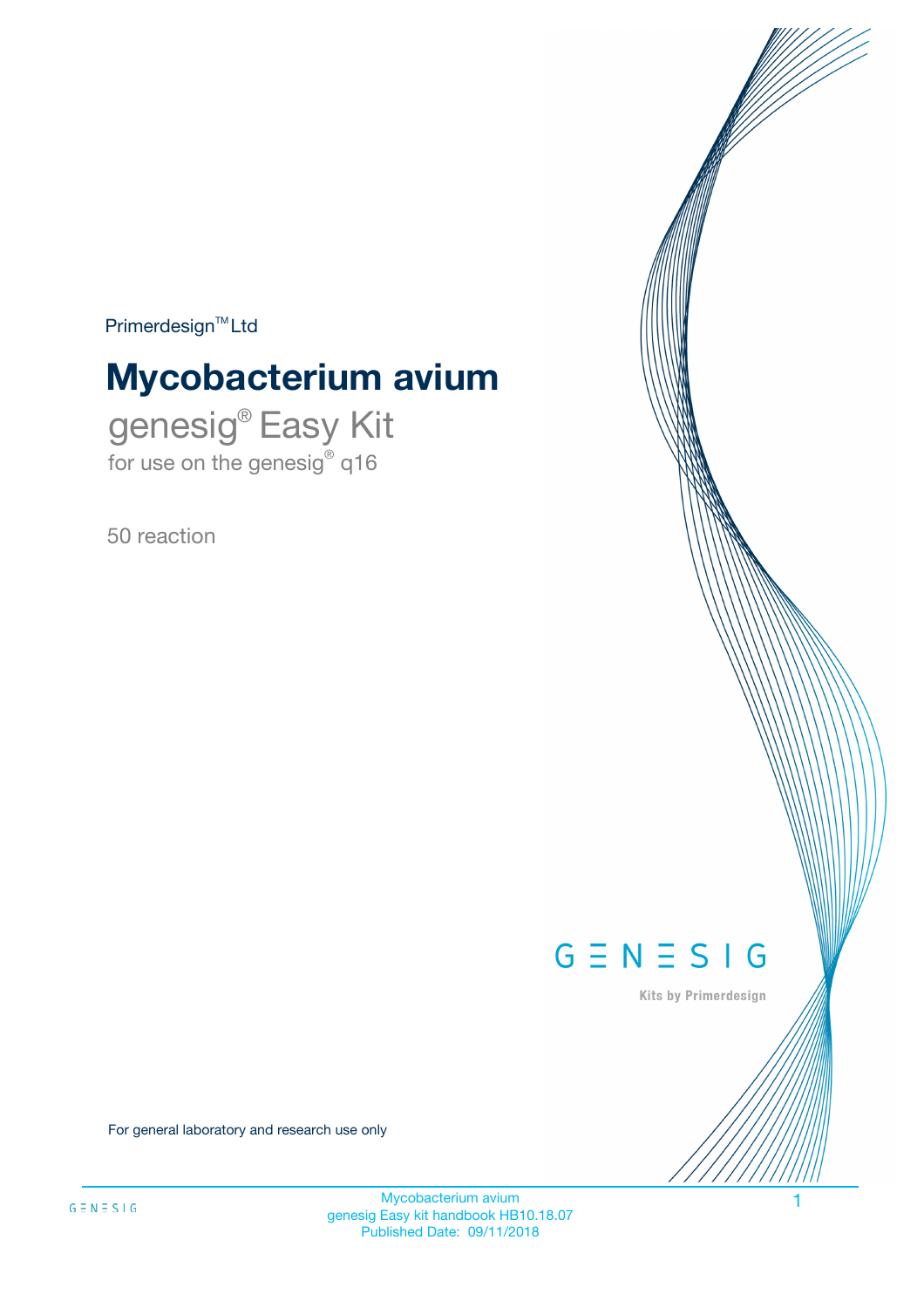## genesig® Easy: at a glance guide

#### **For each DNA test**

| Component              | <b>Volume</b> | Lab-in-a-box pipette |  |
|------------------------|---------------|----------------------|--|
| M.avium reaction mix   | 10 µl         |                      |  |
| <b>Your DNA sample</b> | $10 \mu$      |                      |  |

#### **For each positive control**

| Component                 | Volume          | Lab-in-a-box pipette |  |
|---------------------------|-----------------|----------------------|--|
| M.avium reaction mix      | 10 <sub>µ</sub> |                      |  |
| Positive control template | 10 <sub>µ</sub> |                      |  |

#### **For each negative control**

| Component            | <b>Volume</b>   | Lab-in-a-box pipette |  |
|----------------------|-----------------|----------------------|--|
| M.avium reaction mix | 10 <sub>µ</sub> |                      |  |
| <u>Water</u>         | 10 <sub>µ</sub> |                      |  |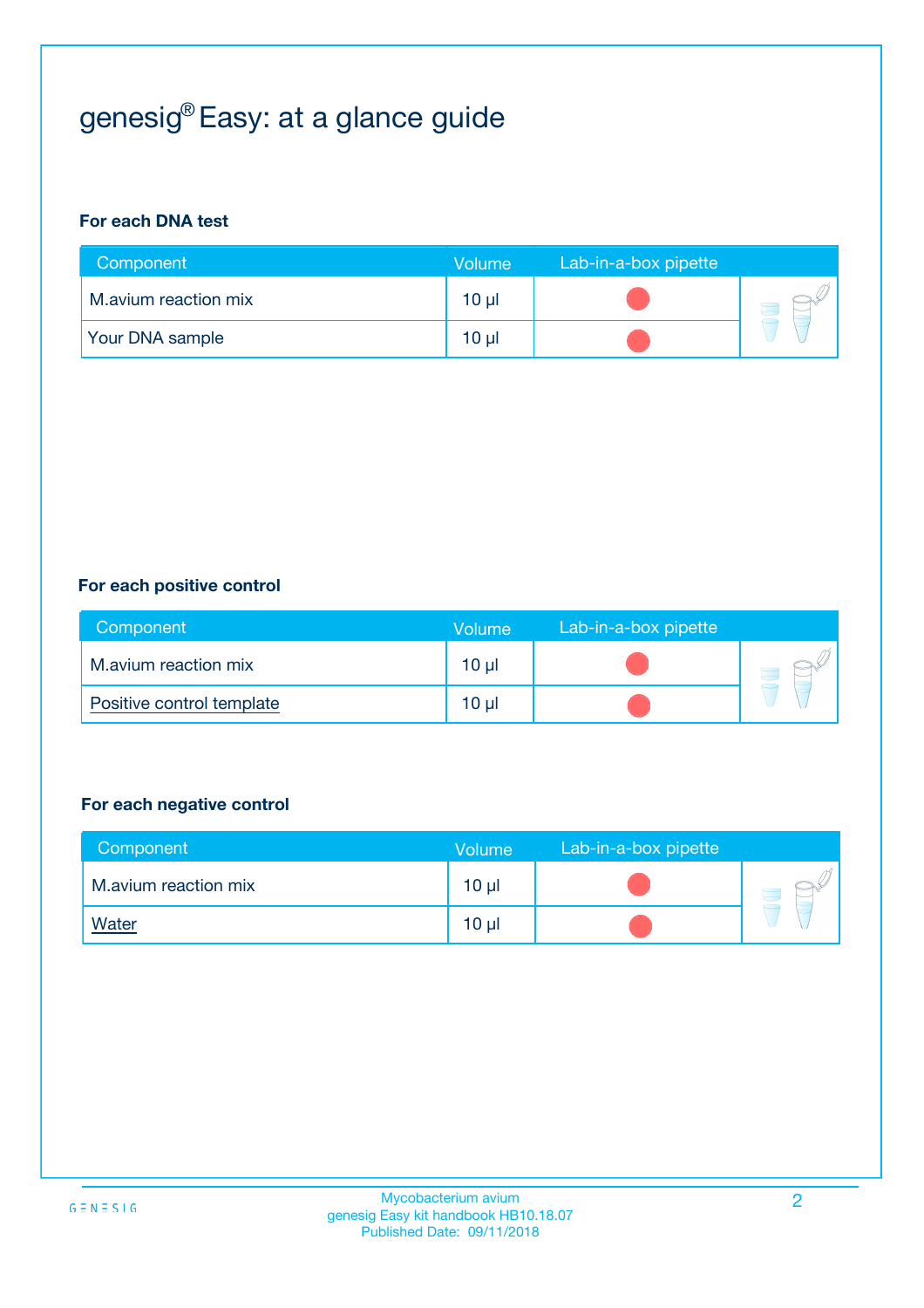## Kit Contents



## Reagents and equipment to be supplied by the user

#### **genesig® q16 instrument**

#### **genesig® Easy Extraction Kit**

This kit is designed to work well with all processes that yield high quality RNA and DNA but the genesig Easy extraction method is recommended for ease of use.

#### **genesig® Lab-In-A-Box**

The genesig Lab-In-A-Box contains all of the pipettes, tips and racks that you will need to use a genesig Easy kit. Alternatively if you already have these components and equipment these can be used instead.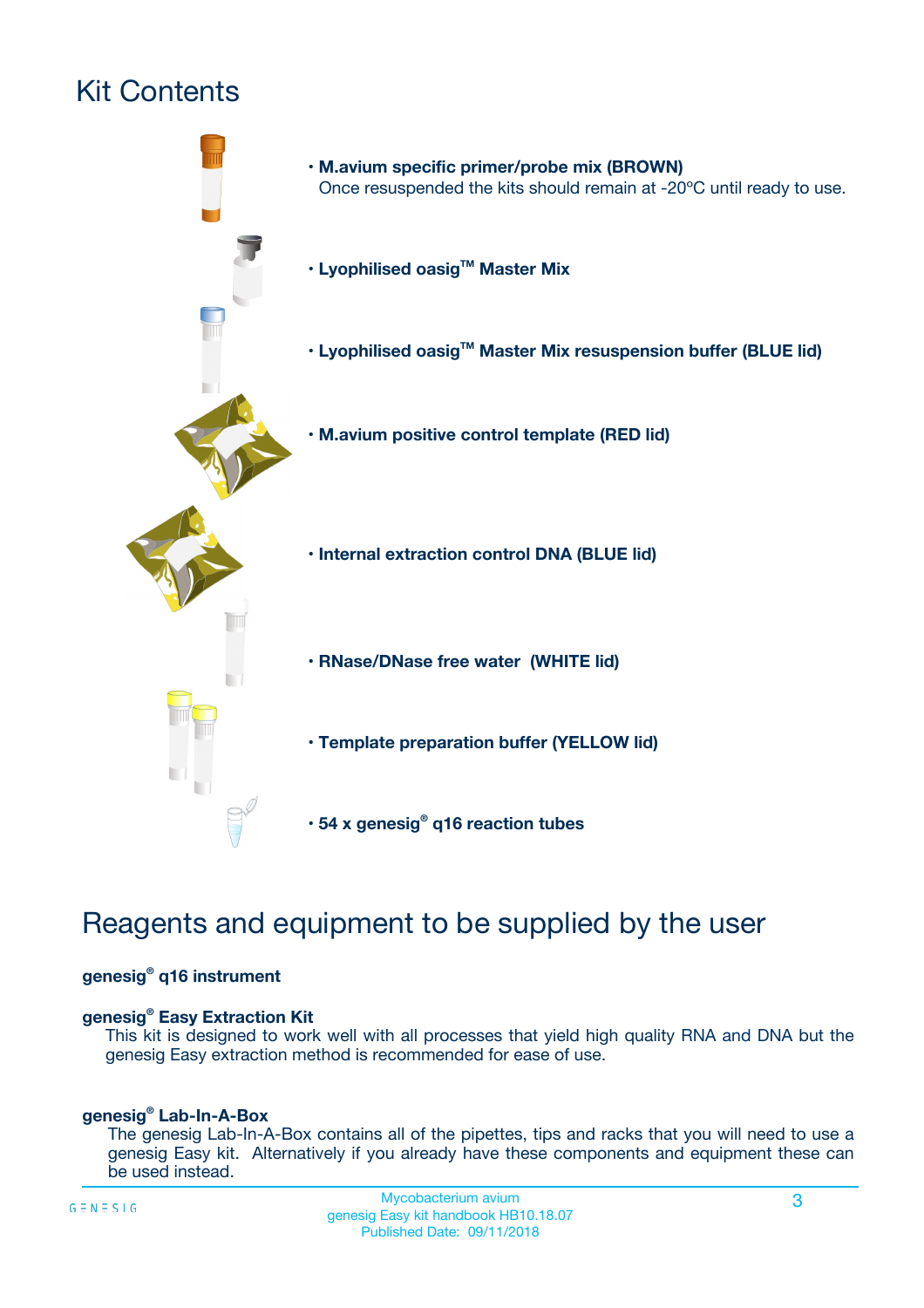## Step-by-step guide

### 1. Create your reaction mix



Use the blue pipette to transfer 500µl**\*** of the oasig Master Mix resuspension buffer into the tube of lyophilised oasig Master Mix and mix well by gently swirling. Then transfer all of that master mix into the brown tube labelled M.avium primers/probe.

**\***Transfering 525µl of the oasig Master Mix resuspension buffer to your oasig Master Mix (instead of the 500µl recommended above) will enable you to take full advantage of the 50 reactions by accounting for volume losses during pipetting. In order to do so with the genesig Easy fixed volume pipettes use 1x blue, 2x red and 1x grey pipettes to make the total volume. Please be assured that this will not adversely affect the efficiency of the test.

Cap and shake tube to mix. A thorough shake is essential to ensure that all components are resuspended. **Failure to mix well can produce poor kit performance.**

Leave to stand for 5 minutes. Now your reaction mix is ready to use.

Store the reaction mix in the freezer from hereon.

#### Top tip

- Ensure that the reaction mix is mixed thoroughly before each use by shaking.
- **•** Once resuspended do not expose genesig Easy kit to temperatures above -20°C for longer than 30 minutes at a time.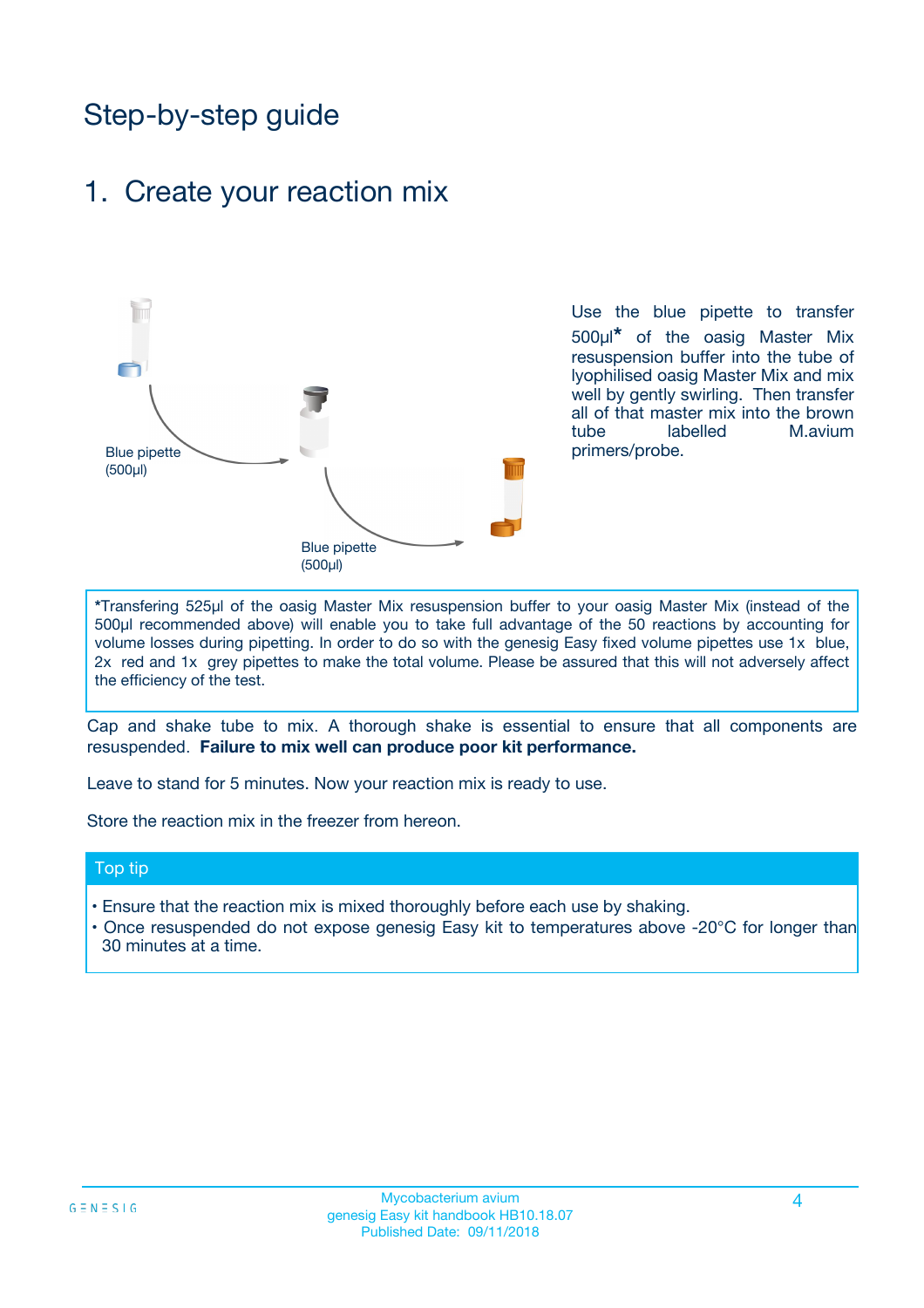## 2. Internal extraction control



Use the blue pipette to transfer 1000µl (2 x 500µl) of template preparation buffer into the Internal Extraction Control DNA tube. Cap and shake tube to mix.

Your kit contains Internal Extraction Control DNA. This is added to your biological sample at the beginning of the DNA extraction process. It is extracted along with the DNA from your target of interest. The q16 will detect the presence of this Internal Extraction Control DNA at the same time as your target. This is the ideal way to show that your DNA extraction process has been **successful.** 

#### **If you are using an alternative extraction kit:**

Use the red pipette to transfer 10µl of Internal Extraction Control DNA to your sample **after** the lysis buffer has been added then follow the rest of the extraction protocol.

#### **If you are using samples that have already been extracted:**

Use the grey pipette to transfer 5µl of Internal Extraction Control DNA to your extracted sample.

### 3. Add reaction mix to all reaction tubes



For every reaction to be run, use the red pipette to add 10µl of your M.avium reaction mix to every tube.

#### Top tip

- Always pipette the reaction mix directly into the bottom of the tube.
- You can label the tube lids to aid your reaction setup but avoid labelling tube sides.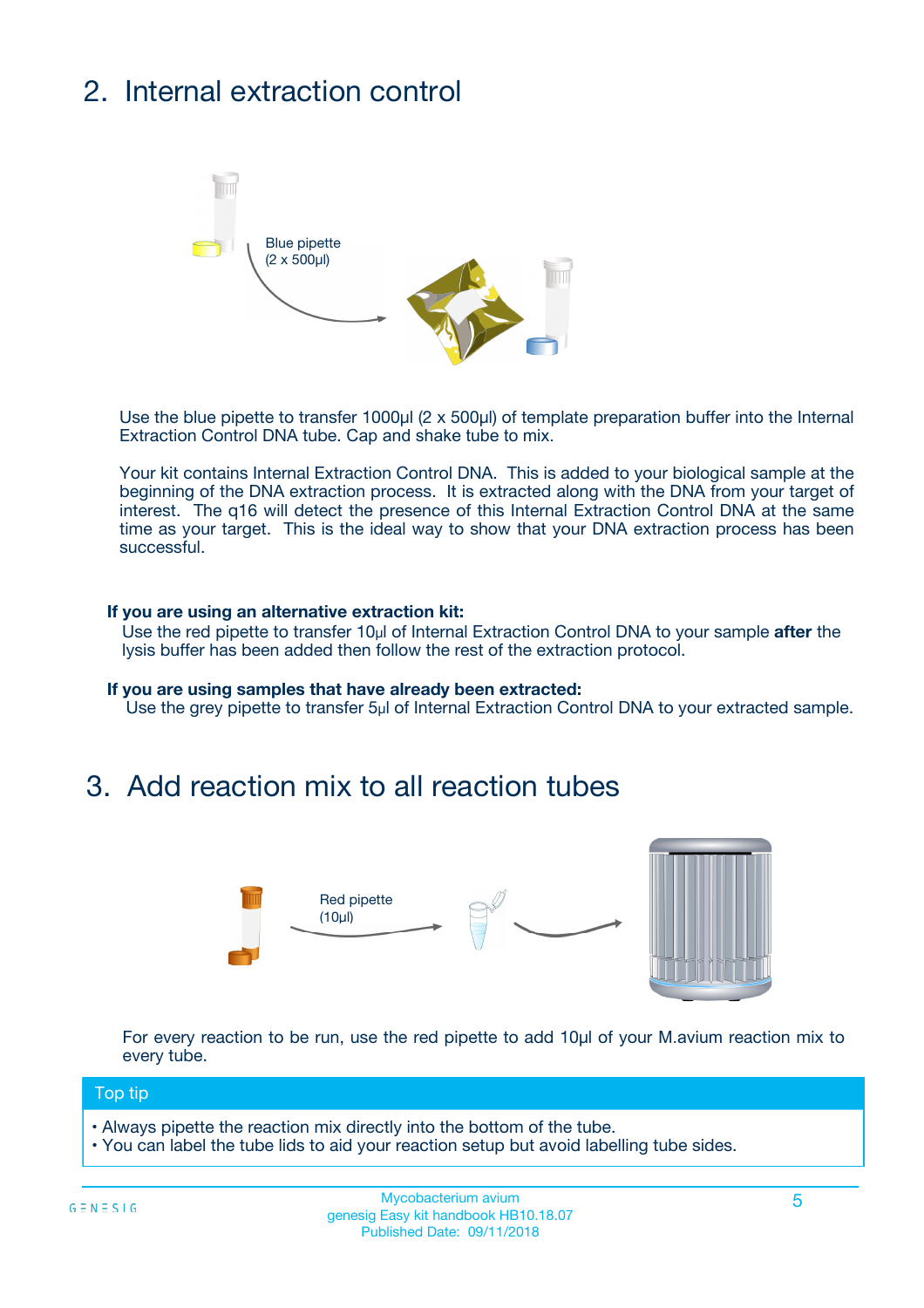### 4. Negative control



For each test you will require a negative control. Instead of DNA, water is used. This sample should typically prove negative thus proving that all of your positive samples really are positive.

To create a negative control reaction simply use the red pipette to add 10µl of the water to the required reaction tubes. Close these tubes after adding the water.

Because some genesig kit targets are common in the environment you may occasionally see a "late" signal in the negative control. The q16 software will take this into account accordingly.

#### Top tip

**•** Always add the water to the side of the tube to reduce the introduction of bubbles.

### 5. Set up a test



For each sample you wish to analyse, use the red pipette to add 10µl of your DNA sample to the required reaction tubes. Close these tubes after adding the sample. Always change pipette tips between samples.

#### Top tip

**•** Always add the DNA sample to the side of the tube to reduce the introduction of bubbles.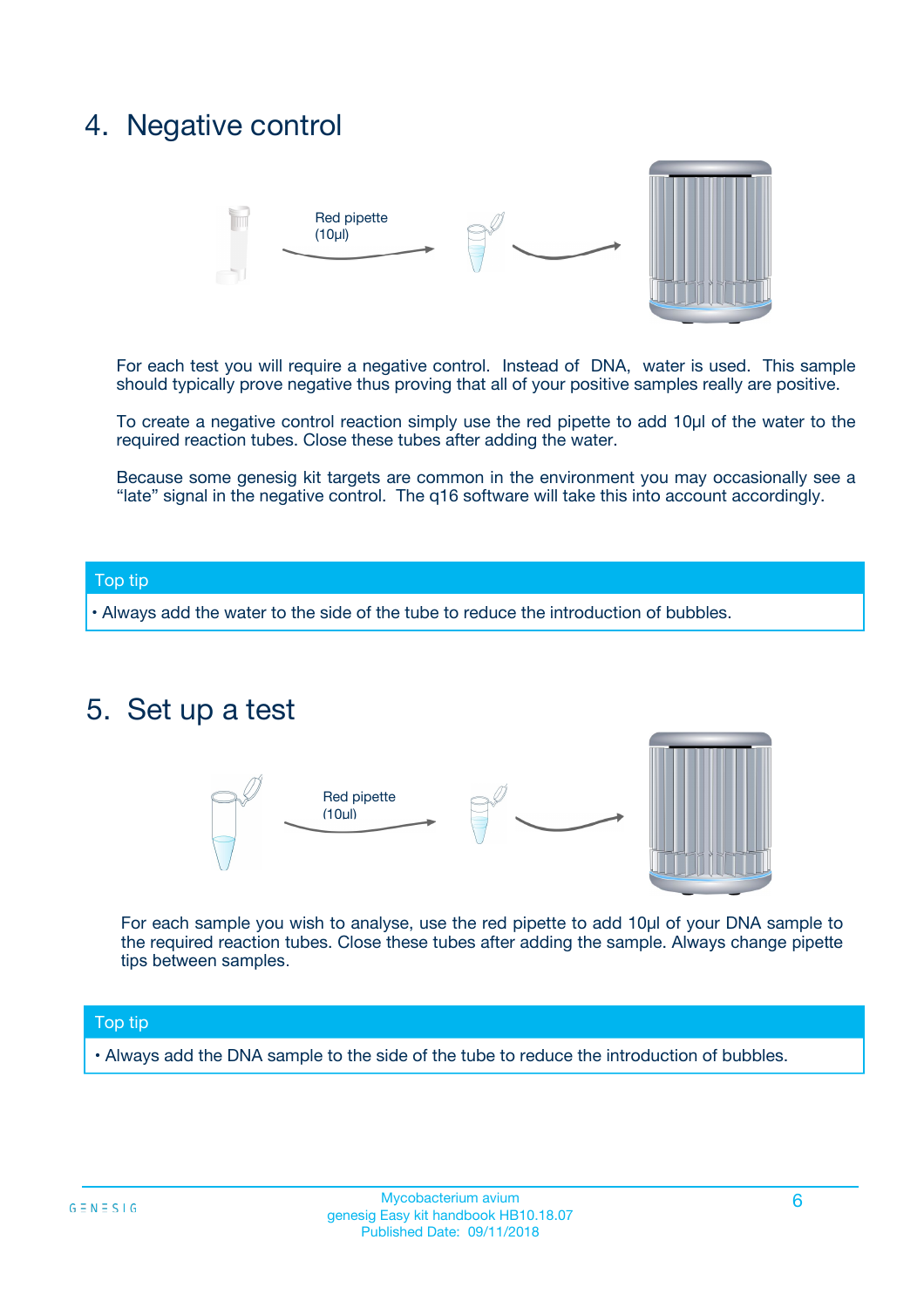### 6. Positive control



Use the blue pipette to transfer 1000µl (2 x 500µl) of template preparation buffer into the positive control template tube. Cap and shake tube to mix.

Each time you run a test you will require a positive control. This is a small portion of DNA from your target of interest. It serves two purposes:

1. It will always test positive so it shows that everything is working as it should be.

2. The q16 software knows how much DNA is present in the positive control. So it can automatically compare your sample of interest with the positive control to calculate the amount of target DNA in your sample.

To create a positive control reaction, simply use 10µl of the positive control instead of your DNA sample.



Take great care when setting up your positive control. The positive control template has the potential to give you a false positive signal in your other samples. Set positive controls up last after all other sample tubes are closed. Always change pipette tips between samples. You may even choose to set up positive controls in a separate room.

#### Top tip

**•** Always add the positive control to the side of the tube to reduce the introduction of bubbles.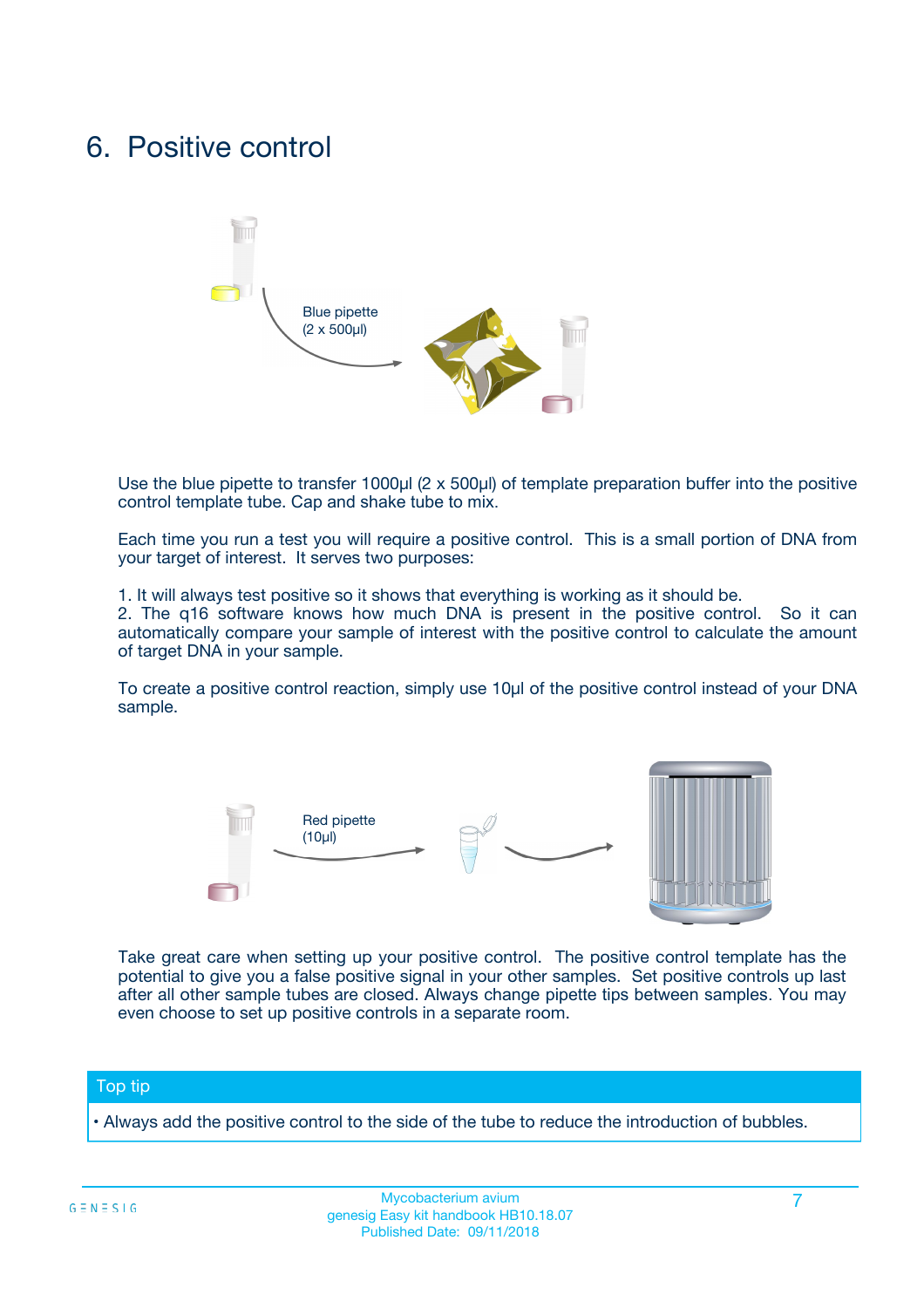## 7. Running the test

Place the tubes into the correct positions in your q16 as defined by the software, this may include positioning of empty tubes to ensure that the q16 lid is balanced. The run can then be started.

| genesig q16 PCR software - 1.2                                               |                                     | $\Box$                                                                                  |
|------------------------------------------------------------------------------|-------------------------------------|-----------------------------------------------------------------------------------------|
| Unsaved (New Experiment 2<br>$\vert \cdot \vert$<br><b>Open Experiments:</b> | <b>D</b> Open<br>Save<br>$\Box$ New | Save As<br><b>C</b> Close<br>$G \equiv N \equiv S \mid G$<br><b>&amp; Configuration</b> |
| Setup<br><b>Results</b><br><b>Stages:</b>                                    |                                     |                                                                                         |
| <b>Notes</b>                                                                 | Samples                             | <b>Tests</b>                                                                            |
| <b>Name and Details</b>                                                      | Color<br>Name                       | Note<br>Color<br>Note<br>Name                                                           |
| New Experiment 2017-10-26 11:06                                              | Sample 1                            | 条<br>علي<br>Test 1                                                                      |
| Kit type: genesig® Easy Target Detection kit                                 | Sample 2                            |                                                                                         |
| Instrument Id.:                                                              | Sample 3                            | $\qquad \qquad \blacksquare$<br>$\qquad \qquad \blacksquare$                            |
| Run Completion Time:                                                         | Sample 4                            |                                                                                         |
| <b>Notes</b>                                                                 | Sample 5<br>A<br>v                  | $\triangle$<br>4<br>$\oplus$<br>₩                                                       |
| <b>Well Contents</b>                                                         |                                     | <b>Run</b>                                                                              |
| Pos.<br>Test                                                                 | Sample                              | <b>Run Status</b>                                                                       |
| Test 1<br>-1                                                                 | <b>Negative Control</b>             | $\blacktriangle$                                                                        |
| $\overline{2}$<br>Test 1                                                     | <b>Positive Control</b>             |                                                                                         |
| $\overline{\mathbf{3}}$<br>Test 1                                            | Sample 1                            | Show full log                                                                           |
| Test 1<br>$\overline{4}$                                                     | Sample 2                            |                                                                                         |
| 5<br>Test 1                                                                  | Sample 3                            | <b>Run Control</b>                                                                      |
| 6<br>Test 1                                                                  | Sample 4                            |                                                                                         |
| $\overline{7}$<br>Test 1                                                     | Sample 5                            |                                                                                         |
| 8                                                                            |                                     | $\triangleright$ Start Run<br>Abort Run                                                 |
| <b>JOD FURTY TUDE TO BUILDED IN</b>                                          |                                     | $\overline{\mathbf{v}}$                                                                 |

#### Top tip

- Before loading tubes into the q16, check for bubbles! Flick the bottom of the tubes to remove any bubbles that may have formed during the test setup.
- Apply centrifugal force with a sharp wrist action to ensure all solution is at the bottom of the reaction tube.
- When repeating a test you can use a previous file as a template by clicking 'open' then selecting File name > Files of Type > Experiment file as template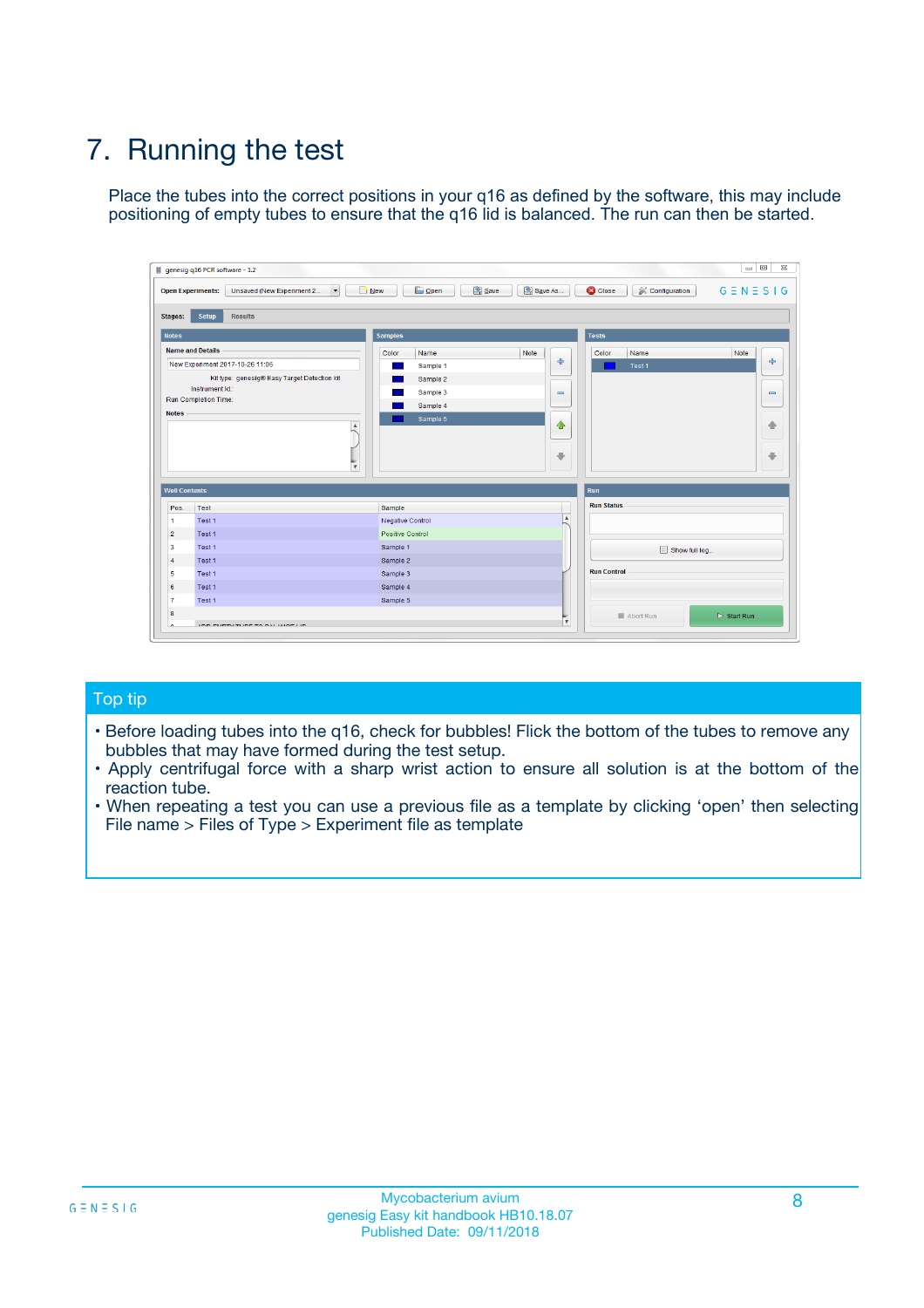### What do my results mean?

Analysis of your data is carried out automatically by the genesig q16. The following information is designed to help you fully understand a result or to troubleshoot:

### "Positive"

#### **Explanation**

Your sample has produced a positive result. Your target of interest is present and you can use the reported quantity.

"Negative"

#### **Explanation**

Your sample has produced a negative result. The target is not present in your sample.

### "Test contaminated"

#### **Explanation**

The Negative Control should be completely free of any DNA. If you see this error message it means that at some point during the setup, the Negative Control has been contaminated with DNA and has given a positive signal. This contamination has invalidated the test. The Positive Control and your test samples are both possible sources of contaminating DNA. The genesig q16 reaction tubes from previous runs will also contain very high amounts of DNA so it is important that these are carefully disposed of after the run is completed and NEVER OPENED. It may be the case that your kits have become contaminated which will lead to the same problem occurring repeatedly.

#### **Solutions**

1. Clean your working area using a commercial DNA remover solution to ensure the area is DNA free at the start of your run and re-run the test

2. If the problem persists then the kit has become contaminated and it will have to be discarded and replaced with a new kit. When you open the new kit, run a simple test to show that changing the kit has solved the problem. Prepare a test which includes only the Positive Control, the Negative Control and one 'mock sample'. For the 'mock sample' add water instead of any sample DNA. The result for the Negative Control and the mock sample should be negative indicating that contamination is no longer present.

#### **Preventive action**

An ideal lab set-up has a 'Clean area' where the test reagents are prepared and a 'sample area' where DNA samples and the Positive Control template are handled. The best workflow involves setting up all the test components (excluding the positive control template) in the clean area and then moving the tests to the sample area for sample and Positive Control addition. If this method is followed then the kit components are always kept away from possible sources of contamination. For extra security the Negative Control can be completely prepared and sealed in the clean area. All work areas should be decontaminated regularly with DNA remover.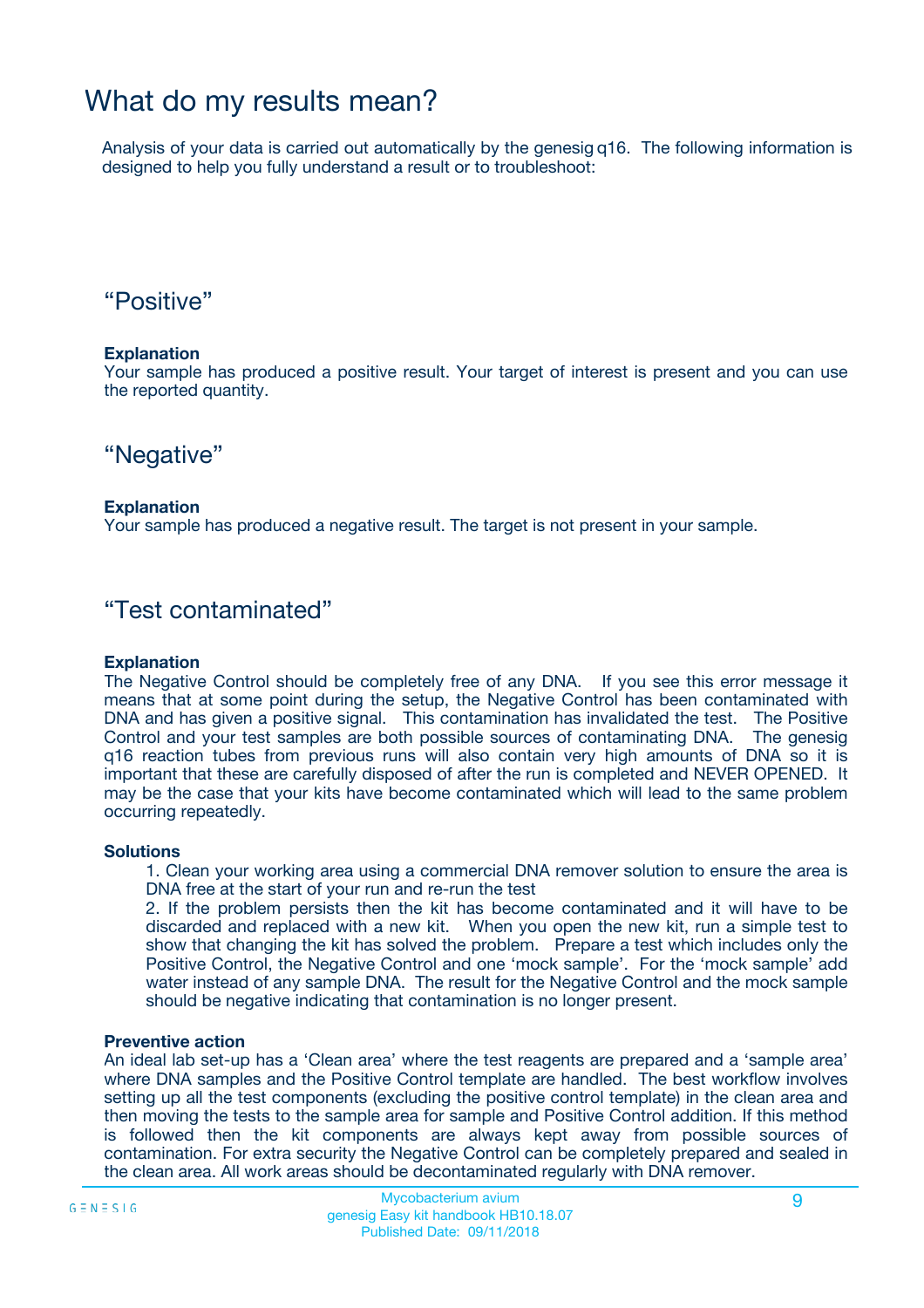### "Sample preparation failed"

#### **Explanation**

The test has failed because the quality of the sample was not high enough. The Internal Extraction Control component identifies whether the sample has been prepared correctly and is of suitable quality. This error message means that this quality control test has failed and the sample quality is not high enough for analysis.

#### **Solutions**

1. Check the sample preparation protocol for any user errors then repeat.

2. Poor quality samples can result from overloading the sample preparation protocol with too much starting material. Try reducing the amount of starting material then repeat.

3. Failing to add the Internal extraction Control DNA to your sample during the sample preparation protocol can also lead to a reported result of "sample preparation failed". Ensure that this step has not been overlooked or forgotten. If your samples are derived from an archive store or from a process separate from your genesig Easy extraction kit; you must add 5µl of Internal Extraction Control DNA into each 0.5ml of your sample to make it suitable for use on the q16.

### "Positive result, poor quality sample"

#### **Explanation**

The test is positive so if you are only interested in obtaining a 'present or absent' answer for your sample then your result is reliable. However, the test contains an Internal Extraction Control component that identifies if the sample is of high quality. This quality control test has failed and the sample is not therefore of high enough quality to accurately calculate the exact copy number of DNA present. If you require quantitative information for your sample then proceed with the solutions below.

#### **Solution**

For appropriate solutions, read the "Sample preparation failed" section of this handbook.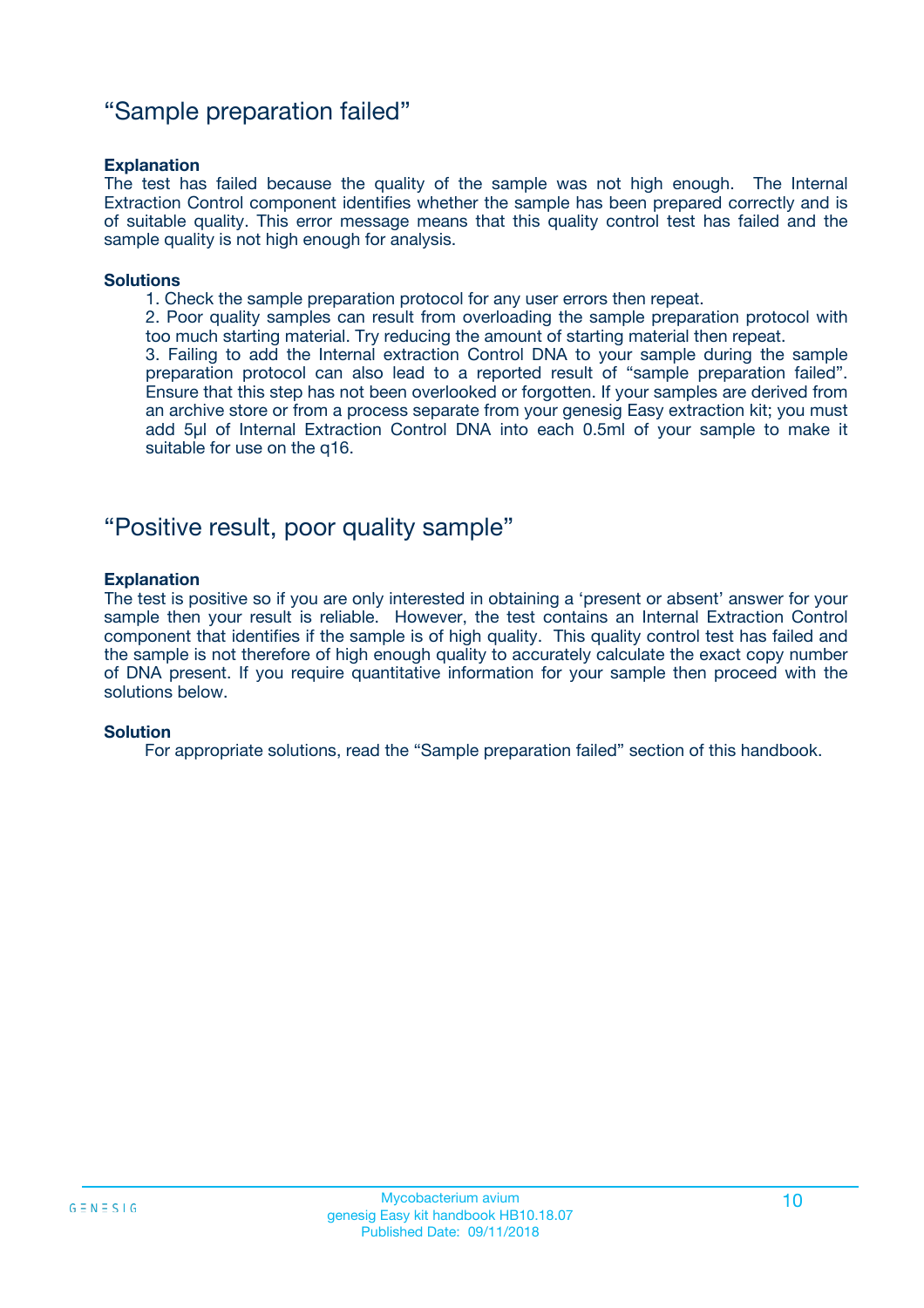### "Test failed"

#### **Explanation**

The test has failed because the Positive Control has not worked. The Positive Control is present to show that all aspects of the test are working correctly together. When this control test fails, the test as a whole is invalidated. This finding indicates that a problem has occurred in the reaction set-up part of the experiment and has nothing to do with sample preparation.

#### **Solutions**

- 1. Check the entire workflow and test set-up to look for any user errors, then repeat the test e.g. have the right colour pipettes and solutions been used with the correct tubes?
- 2. Ensure the positive and negative controls are inserted into the correct wells of your q16.

3. A component of the test may have 'gone off' due to handing errors, incorrect storage or exceeding the shelf life. When you open a new kit, run a simple test to show that changing the kit has solved the problem. Prepare a test which includes only the Positive Control, the Negative Control and one 'mock sample'. For the 'mock sample' add internal control template instead of any sample DNA. If the Positive Control works, the mock sample will now be called as a negative result.

### "Test failed and is contaminated"

#### **Explanation**

The Positive Control is indicating test failure, and the Negative Control is indicating test contamination. Please read the "Test Failed" and "Test contamination" sections of this technical support handbook for a further explanation.

#### **Solution**

For appropriate solutions, read both the "Test failed" and "Test contaminated" sections of this handbook.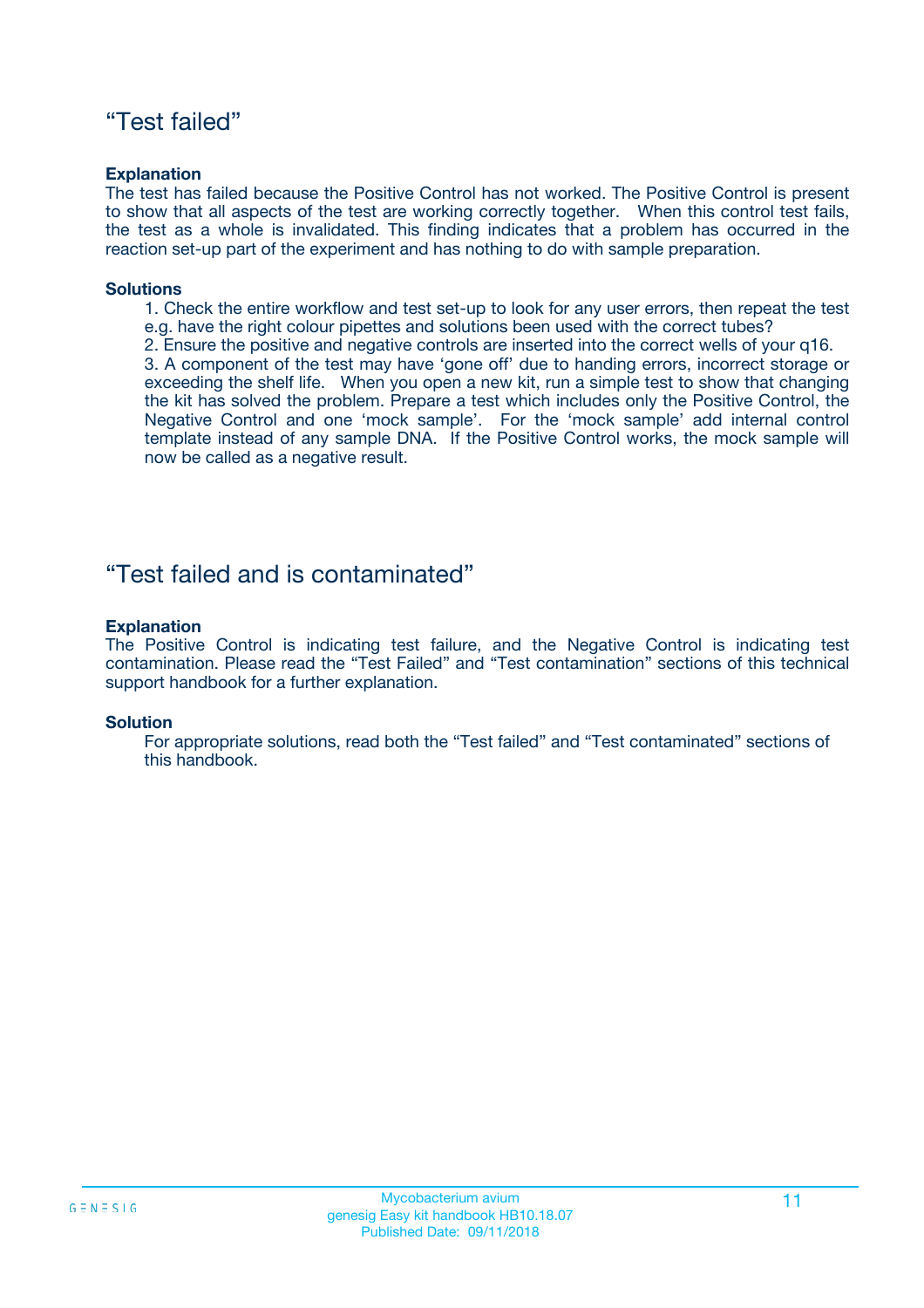## Mycobacterium avium

Mycobacterium avium is a on-motile, rod-shaped Gram-positive bacterium with a single chromosome of around 5.5M nucleotides in length and plasmids which vary between strains.

Inhalation or ingestion of the bacterium allows entry to the respiratory or gastrointestinal tract respectively. The bacteria are engulfed by phagocytes but due to their tolerance to varying pH levels, are able to multiply within this environment and eventually kill the phagocyte, bursting the cell and are subsequently freed to enter the blood stream. This occurs especially in individuals with a suppressed immune system.

Infection with Mycobacterium avium in immunocompromised individuals leads to symptoms including fever, fatigue and weight loss with abdominal pain or pulmonary symptoms such as chest pain depending on the site of infection. Infection of individuals without reduced immunity can also be seen as lymph infection resulting in swelling.

Mycobacterium avium is resistant to many commonly used antibiotics as well as bleach and other disinfectants. This reduces the number of drugs that can be used against Mycobacterium avium infections with treatment usually comprising a multi-drug therapy over 12 months.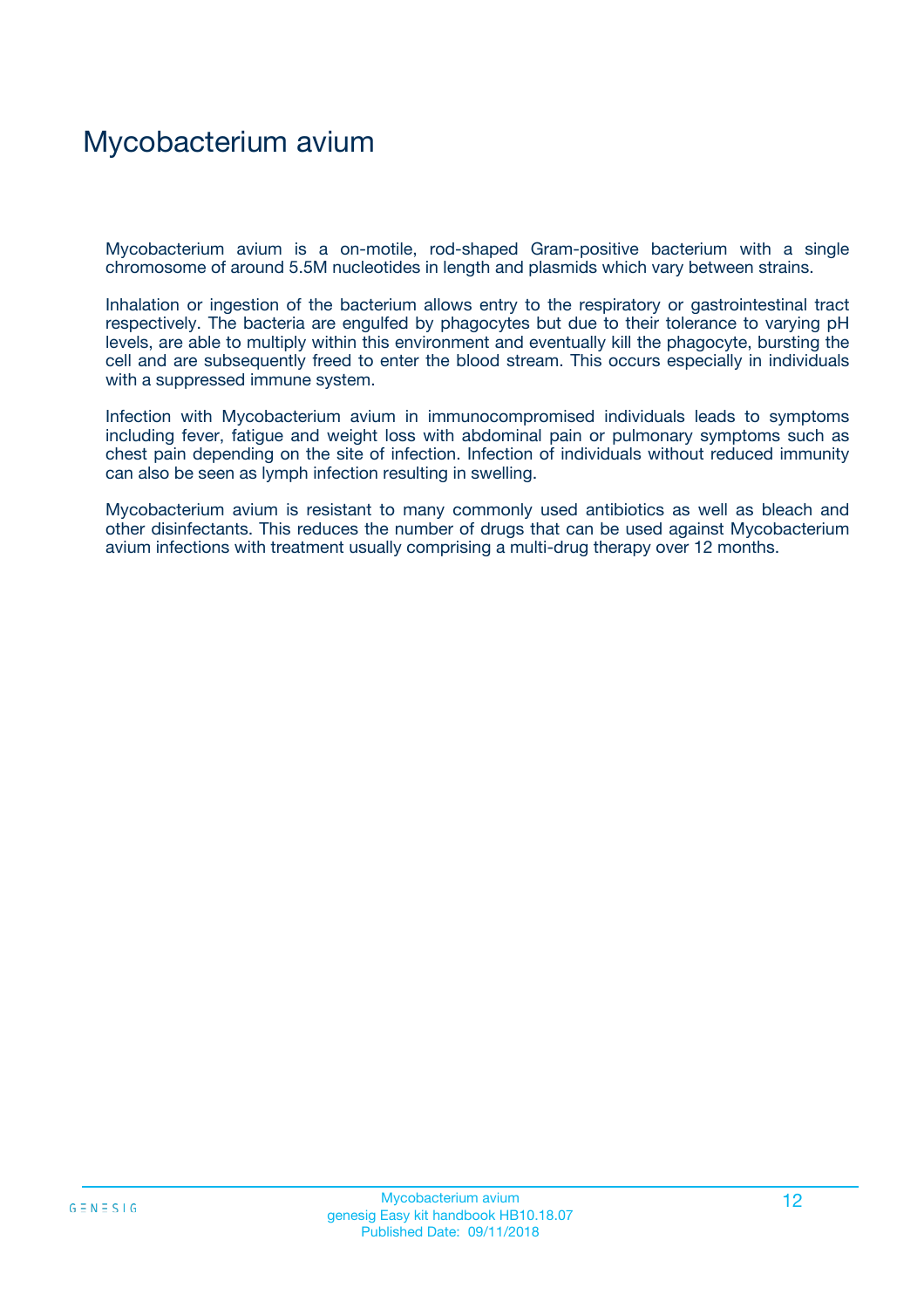## **Specificity**

The Primerdesign genesig Kit for Mycobacterium avium (M.avium) genomes is designed for the in vitro quantification of M.avium genomes. The kit is designed to have a broad detection profile. Specifically, the primers represent 100% homology with over 95% of the NCBI database reference sequences available at the time of design.

The dynamics of genetic variation means that new sequence information may become available after the initial design. Primerdesign periodically reviews the detection profiles of our kits and when required releases new versions.

This kit also detects Mycobacterium kansasii and Mycobacterium vanbaalenii.

If you require further information, or have a specific question about the detection profile of this kit then please send an e.mail to enquiry@primerdesign.co.uk and our bioinformatics team will answer your question.